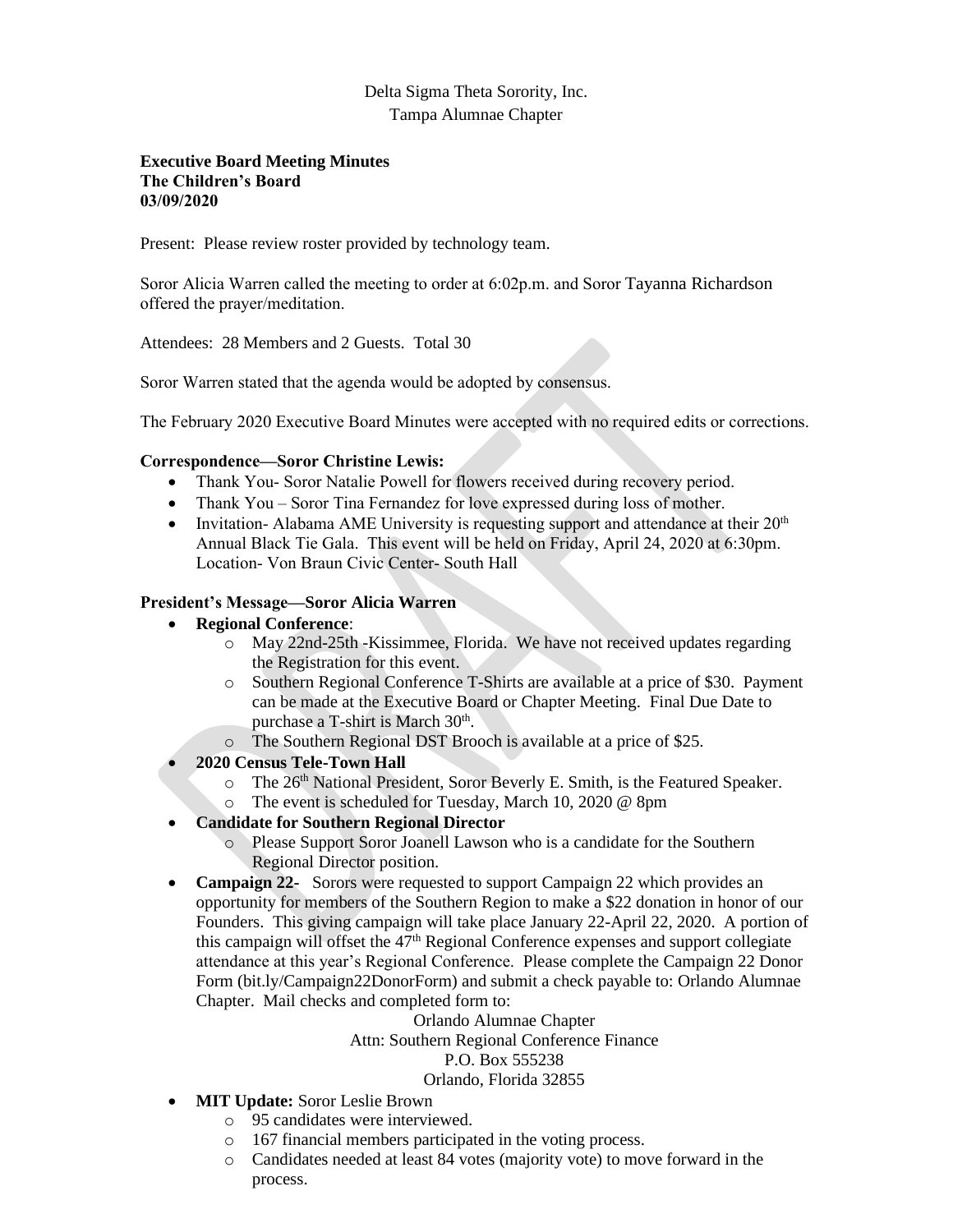- o Membership was extended to 35 candidates. Specific details are available on the Members Only Website located under MIT Documentation.
- o Candidate Orientation was held on March 3, 2020 and all 35 candidates paid the required fee.
- o Sorors were reminded that there should be absolutely "NO" communication outside of the Minerva Circle with candidates regarding the Membership Intake Process.
- o The official notice and invitation for Pyramid Induction and Initiation will be sent out at the end of this week (March  $13<sup>th</sup>$ ). This event is scheduled for March 24, 2020. The Chapter is required to provide a minimum 10 day notice to Special Sorors and out-of-town Sorors who have been invited to attend.
- $\circ$  The deadline to pay for Odyssey is the March 21<sup>st</sup> Chapter meeting. Members are not required to stay overnight. The registration fee is \$50. Odyssey is scheduled for April  $3<sup>rd</sup>$  and  $4<sup>th</sup>$ .
- o If members would like to collaborate on purchasing gifts, please see Soror Edith Randolph who is willing to coordinate bulk purchases.
- o Sisterly Reminders: all calendar updates will be posted on our "Sisters Only" portal. Please remember that this process is sacred and should be kept confidential. If there are any questions, please refer to Soror Leslie Brown, LMC or our Chapter President, Soror Alicia Warren.
- **What Does Sisterhood Mean to You?** Soror Alicia Warren facilitated a group discussion encouraging those in attendance to share what Sisterhood means to them.

#### **Budget and Finance Report- Soror Briana Joseph and Soror Lorraine Babeu**

- **Budget Report February 2020**: Program Bank Balance: \$123,573.06; Administrative Bank Balance: \$110,129.06; Funds Managed by D.E.L.T.A. INC: \$ 9,541.00.
	- o **Action Item** The Finance Chair moved to accept the recommendation coming from the Budget and Finance Committee to pay \$30.95 in shipping fees on behalf of the Chapter to purchase Southern Conference T-Shirts. Funding will come from unallocated funds line item 50201 YES (11, 14); NO (0) Motion Carried.
	- o **Action Item**-The Finance Chair moved to accept the recommendation coming from the Budget and Finance Committee to purchase two tickets at the price of \$85 per ticket for the Chapter President and one guest to attend the Hillsborough County Branch of the NAACP's Freedom Luncheon Event. Funds will be taken from Line Item 51800-other charitable funds. YES (10, 14) NO (0) Motion Carried.
- **Financial Secretary Report February 2020**: Income for February: \$25,411.64; Carryover Total from January: \$155,719.86; Grand Total: \$181,131.50.

#### **First Vice President's Report**: **Soror Brenda Webb Johnson**

- **Arts & Letters Committee** Soror Shenika Baisley:
	- $\circ$  The Youth Art Exhibit event held on March  $7<sup>th</sup>$  was a huge success. There were 75 pieces of Art on display.
	- o Reminder: please participate in your local neighborhood Red Carpet events during Sisterhood Month.
	- o Walter "Wally B" Jennings is hosting a Southern Fried Poetry Event on June 10- 14, 2020. They have extended an invitation for a member of the Chapter to participate as a Judge.
- **Economic Development Committee** Soror Kay Smith- Chair. Soror Kay notified the chapter of a collaboration with 100 Black Women on Saturday, June 27<sup>th</sup>, entitled "Level Up for Entrepreneurs". This event is replacing the Black Tank event. **Action Item:** As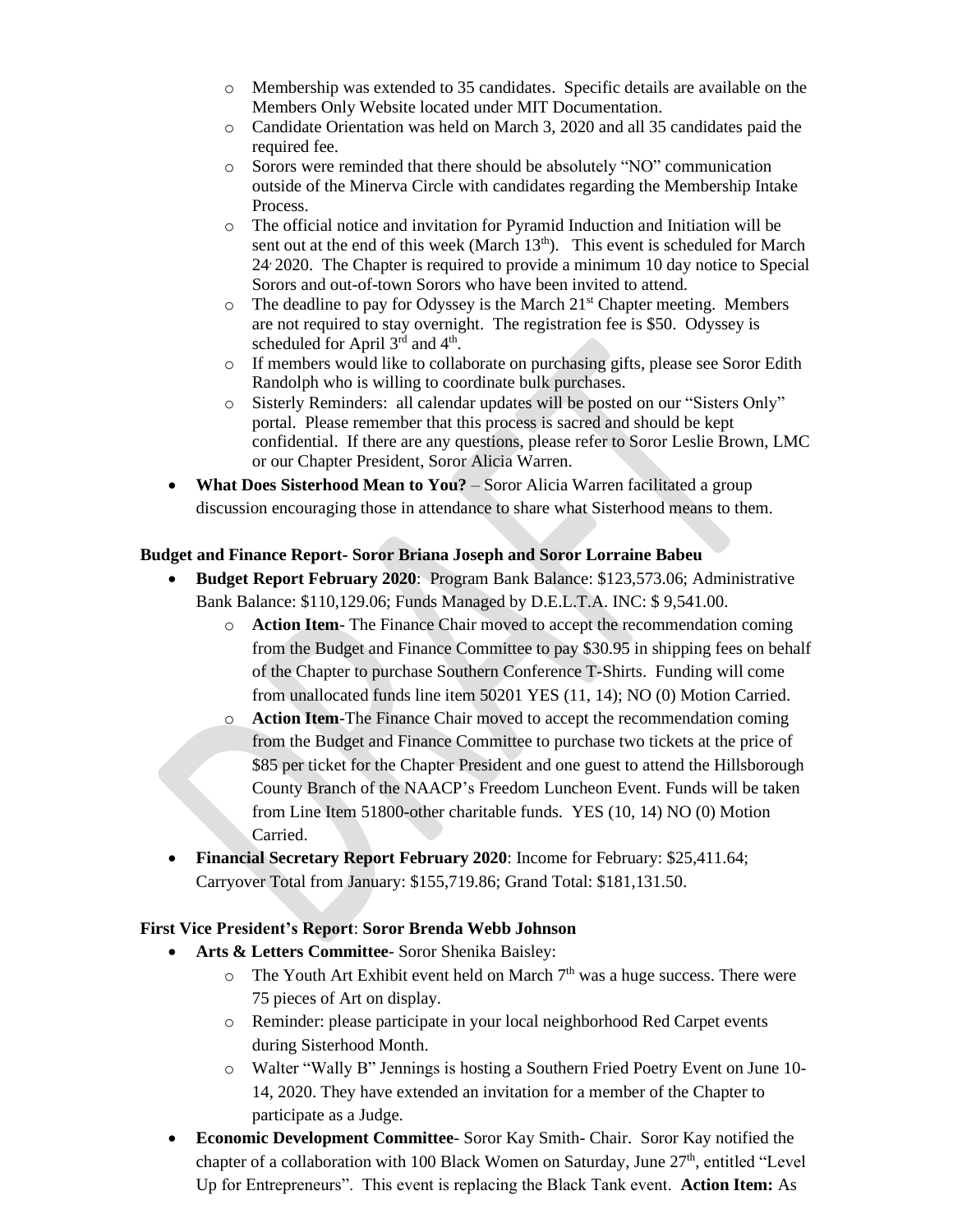Chair, Soror Kay moved to change the date on the calendar for the Black Tank event from the  $5<sup>th</sup>$  of May and replace with the Level Up Entrepreneur event scheduled for the 27<sup>th</sup> of June from 1pm to 4pm. YES (13,10) NO (2) Motion Carries.

- **International Awareness and Involvement Committee:** the International World Heath Day event will be held on Tuesday, April  $7<sup>th</sup>$  at the Fletcher Avenue Center in partnership with Tampa Family Health. The focus will be on the theme of appreciation for nurses worldwide and coronavirus. **Action Item:** The Chair moved to change the date from April  $5<sup>th</sup>$  to April  $7<sup>th</sup>$  for the World Heath Day Event. YES (12, 13) N0 (0) Motion Carried.
- **Physical and Mental Health Committee-** Chair Soror Kareen Moreland
	- o **The 4 th Annual Expressions of Determination Strength and Triumph Event will be held on May 9th from 5pm to 7 pm.**
	- $\circ$  A March for Babies event will be held on Saturday, April 25<sup>th</sup> (Theme: Hope, Remember, and Celebrate). More information is forthcoming.
- **Social Action and Political Awareness: Committee** Co-Chairs: Walinda Mcknight-Green and Erica Williams:
	- o DDAC and DDNC Recap- Soror Audrey Sullivan Moore recapped legislative priorities. These priorities included:
		- Support for HBCU's
		- Affordable Health Care
		- Voting Rights
		- **•** Gender Equality
		- Racial Profiling
		- **Exercise Exercise Exercise System** Financial Literacy and Economic Development
	- o Soror Audrey also shared information pertaining to specific bills that the committee will be following to include the Crown Act House Bill 761 which supports the end of racial discrimination based on hairstyles. This is a National Initiative that will be reflected in the newsletter. Other Federal Bills we are following include House Bill 1968; House Bill 4; House Bill 5349; and House Bill 5327.
- Economic Development: Chair Kay Lee-Smith: A financial planning event was help on February 8, 2020 at Middleton High School. This event received great reviews and it was full of amazing information. Another Financial Literacy event is scheduled for April  $19<sup>th</sup>$ in collaboration with Educational Development.

# **Second Vice President's Report – Soror Sabrina Griffith (not present)**

- **Emergency Response Team-** The Emergency Response team is monitoring all communications regarding the Corona Virus (COVID-19). It was reported that individuals with Diabetes are at higher risk of contracting the Corona Virus. Corona Virus can remain on surfaces for up to 4 to 5 days. ERT is encouraging members to purchase Lysol and to start stocking up on water and non-perishable items.
- **Policies and Procedures-** the timeframe for submitting changes ended on February 15<sup>th</sup> at 11:49pm. The proposed changes to policies and procedures will be recapped in color code:
	- o "Blue" represents revision of a word or small phrase in an existing policy
	- o "Red" reflects complete removal of a word, phrase, or sentences to an existing policy and or procedure
	- o "Green" reflects the creation of a new policy and/or procedure that does not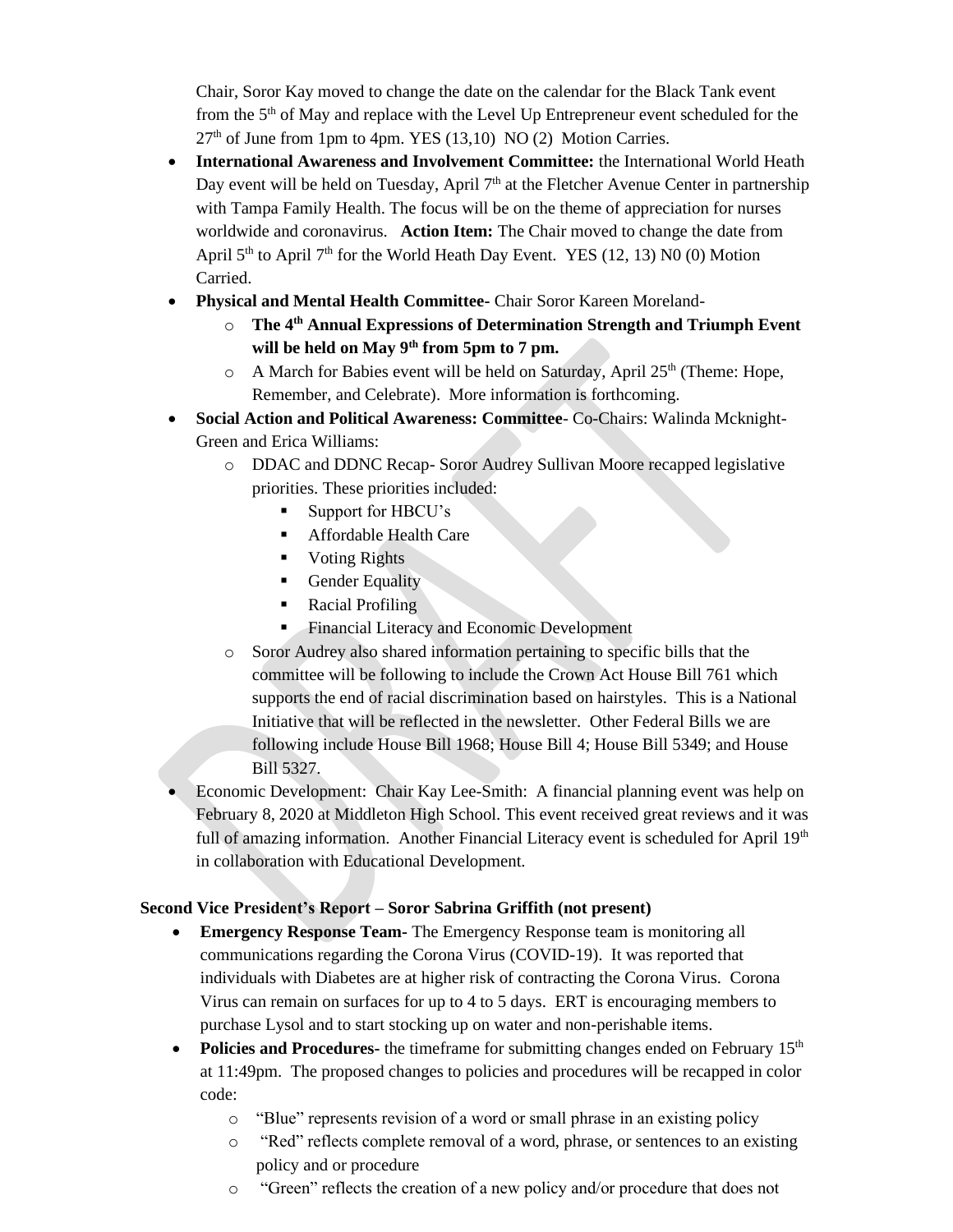currently exist.

Sorors were requested to please review the proposed changes prior to chapter meeting.

- **The Sisterhood Calendar was shared and is available on the DSTTA website.**
- Nominating Committee-Applications must be completed and submitted by March 21<sup>st</sup> at 11:59pm. Sorors were requested to try and have their applications submitted by March  $20<sup>th</sup>$ .

**Third Vice President's Report – Soror Angela Brown**

- **Queen of Hearts:** Chairs: Soror Joyce Patterson and Soror Paulette Walker
	- o **March 28, 2020 from 6pm to 11pm at Centro Asturiano de Tampa**
	- o **Event is SOLD OUT. Everyone will need a ticket in order to enter the venue.**
	- o If you request a donations package please see Soror Shantel Bobo or Soror Janet Solly. If you request an ads package please see Soror Areatha Morrow.
	- o **Table Selection** will begin on Tuesday, March 10<sup>th</sup> at Young Middle Magnet School (5:30pm until 7:45pm).
- **NPHC: Soror Jasmine White-Bynum-** Greek Games is scheduled for Saturday, May 2<sup>nd</sup>. The Annual Easter Egg Hunt is scheduled to occur on April 11<sup>th.</sup>
- **Fundraising Minute:** We Vote t-shirts and Chapter t-shirts: There will be a logo contest brought before the chapter. Both options were displayed during E-Board meeting and Executive Board will make a recommendation regarding preferred options. It was expressed by Soror Paulette Walker that the chapter would need to specify Tampa Alumnae on the t-shirt when referencing "Deltas Vote" because only the National Chapter can make the decision to generically target all Deltas.
- **Coming Soon:** Club Delta TBD and 2020-2021 Fundraising Planning Meeting scheduled for May 12, 2020. Currently working on a Chapter Jacket which is on pause currently due to items being shipped from China.

# **Good of the Order** – **Soror Christine Lewis**

• Soror Lawson is running for Reginal Director. A Meet and Greet event has been scheduled for March 22 from 3:30pm to 5:30pm at the Tampa Heights Civic Association.

Soror Alicia Warren adjourned the meeting by consensus. Motion carried (Unanimous).

\_\_\_\_\_\_\_\_\_\_\_\_\_\_\_\_\_\_\_\_\_\_\_\_\_\_\_\_\_ \_\_\_\_\_\_\_\_\_\_\_\_\_\_\_\_\_\_\_\_\_\_\_\_\_\_\_\_\_\_\_\_\_

Meeting adjourned at 7:36p.m.

Respectfully submitted,

Alicia Warren, President Dawne Gullatt, Recording Secretary (absent)

Lorita Shirley, Assistant Recording Secretary

\_\_\_\_\_\_\_\_\_\_\_\_\_\_\_\_\_\_\_\_\_\_\_\_\_\_\_\_\_\_\_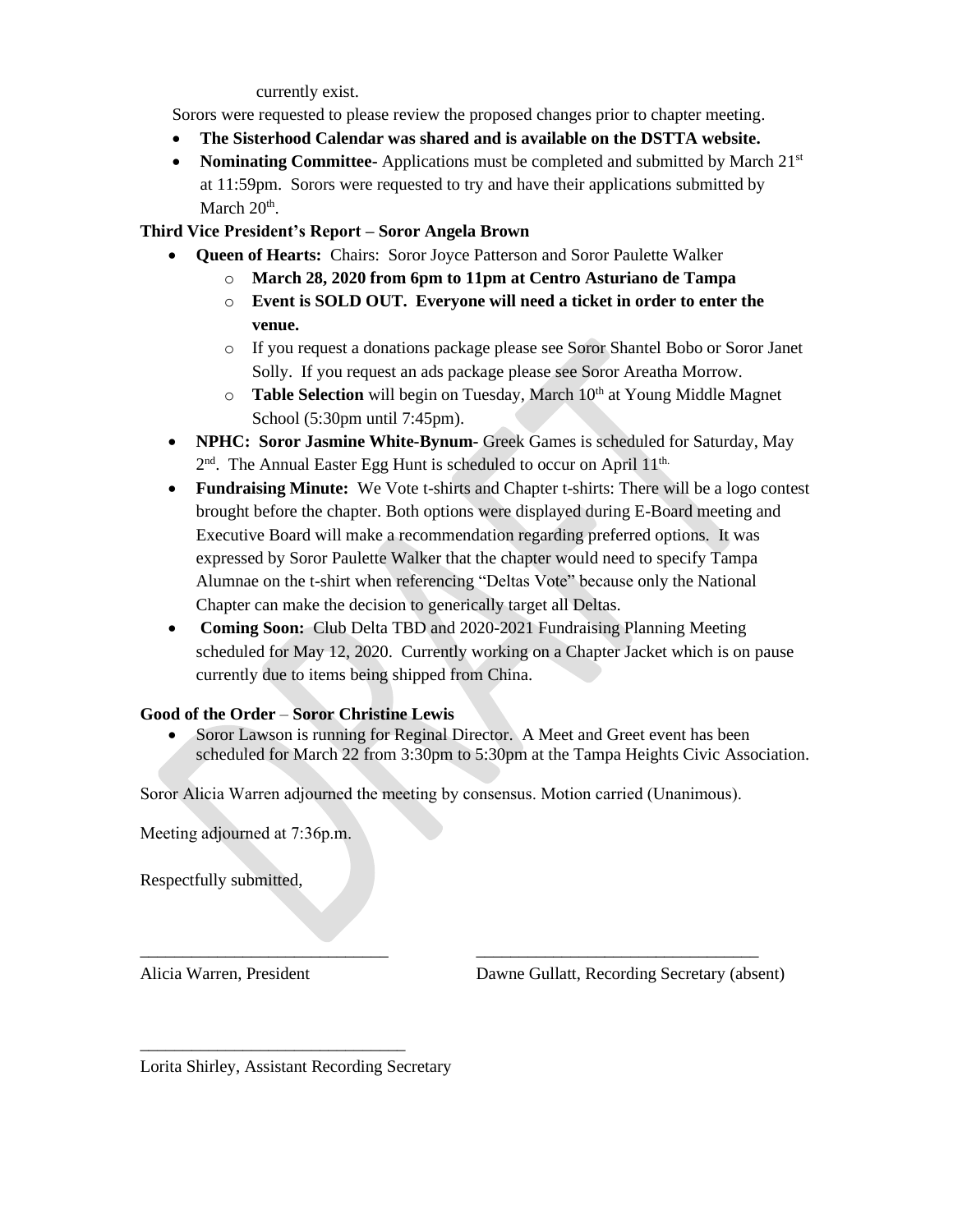

# **Program Planning and Development Committee Reports**

[Dr. Brenda Webb Johnson,](mailto:firstvp@dstta.com) 1st Vice President – March 2020

**[Arts and Letters Committee:](https://members.dstonline.org/National-Area#arts)** [dsttaarts@gmail.com](mailto:dsttaarts@gmail.com) Chair [Shenika Baisley:](mailto:sbaisley33@gmail.com) Youth Art Exhibit, Saturday, March 7, 2020 from 11:00 am – 2:00 p.m. at the Barnes and Nobles in Brandon, FL. Neighborhood Circle Red Carpet Event: DST Movies/DSTTv showings. Next Circle of Friends Book Club: Friday, May 8, 2020 from 6:30 pm – 8:30pm @ Grill Smith, Carrollwood, FL, (Eventbrite Pending)

Next Committee Meeting: Sunday March 22, 2020 from 7:00 pm – 8:00 pm via Zoom

**[Economic Development Committee:](http://deltasigmatheta.org/economic.html)** [dsttaecondev@gmail.com](mailto:dsttaecondev@gmail.com) Chair [Kay Lee-Smith:](mailto:klee2345@msn.com) Financial planning event on Feb 8, 2020. 9am – noon at Middleton High School received great reviews and it was full of amazing information. Financial Literacy event is on April 19<sup>th</sup> in combination with Educational Development

Next Committee Meeting: March 24, 2020 7:00 pm – 8:00 pm via conference call

**[Educational Development:](https://www.deltasigmatheta.org/educational.html)** Coordinator, [Angie Fields:](mailto:angie.l.fields@gmail.com) All committees are having their holiday socials for the month of December along with community service projects.

**Delta Gems:** [tampaalumnaedeltagems@gmail.com](mailto:tampaalumnaedeltagems@gmail.com) Chair [Quicta Nicole Walters,](mailto:tampaalumnaedeltagems@gmail.com) co-chairs [Maureen Goins,](mailto:maureengoins@yahoo.com) and [Sharon Hays:](mailto:semple8@hotmail.com) 61 girls enrolled. 23 Gems and 13 Volunteers. College Tour was held February 17 – St. Leo and UCF and the girls had a great time. The majority of their girls added these schools to their list. They were invited to meet Miss at the Aquarium on March 26.

Next Committee Meeting: March 10, 2020 via Zoom

**Delta Academy**: [tadeltaacademy@gmail.com](mailto:tadeltaacademy@gmail.com) Chair [DeVonne McKeever-Daniels,](mailto:devonnemc9@gmail.com) cochairs [Jeanine Baron,](mailto:jeaninebaron@yahoo.com) and Deidre [Joseph:](mailto:djoseph173@aol.com) Monthly session in February involved a body development discussion. A meeting was held this month with the parents to anonymously discussed concerns that were shared. College Tour February 17 – St. Leo and UCF

Next Committee Meeting: March 2, 2020 at 7:30pm. Via conference call 712-770-5505 code # 215494

**EMBODI:** [taembodi@gmail.com](mailto:taembodi@gmail.com) Chair [Michelle Stone](mailto:famurat1990@aol.com) co-chair [Angie Fields:](mailto:angie.l.fields@gmail.com) **Empowering our Males: Candid Conversations** planning continues for May 30, 2020. Next Committee Meeting: March 12, 2020;

**[International Awareness and Involvement Committee:](https://www.deltasigmatheta.org/international.html)** [dsttaiaandi@gmail.com](mailto:dsttaiaandi@gmail.com) Chair [Jackie](mailto:msj626@aol.com)  [Jackson](mailto:msj626@aol.com) co-chair [Christine Lewis:](mailto:cj2lewis@yahoo.com) World Health Day is April 7, 2020. Tampa Family Health has an event that we can participate in on that day. The focus will be on the theme of appreciation for nurses worldwide and coronavirus.

Next Committee Meeting: March 10, 2020 7:00 pm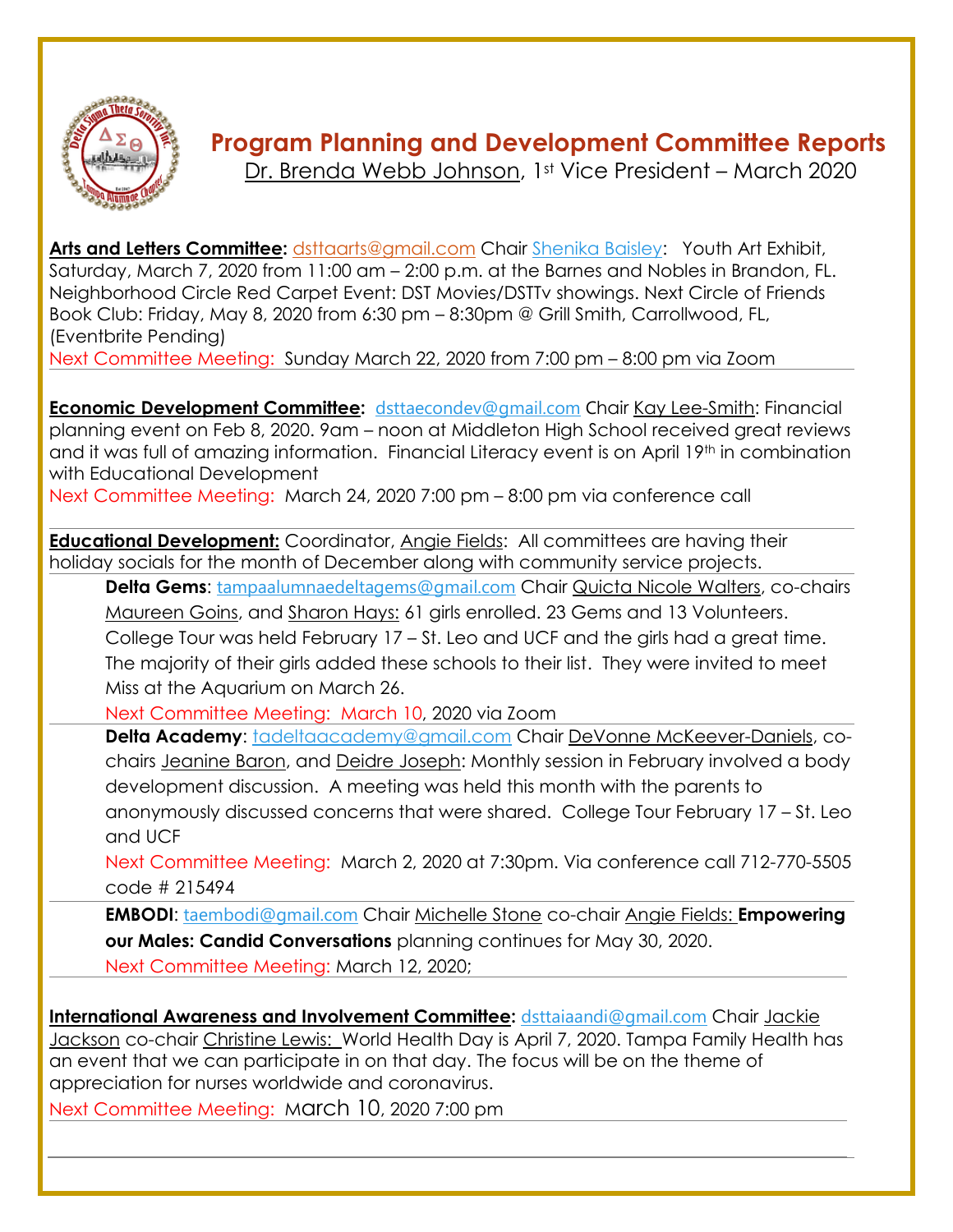**[Physical and Mental Health Committee:](http://deltasigmatheta.org/health.html)** [tapmh@dstta.com](mailto:tapmh@dstta.com) Chair [Julie Williamson](mailto:juliewilliamson2003@icloud.com) co-chair [Kareen Moreland:](mailto:kareenw_nylife@yahoo.com) Pink Goes Red event was cancelled. Planning continues for the 4<sup>th</sup> Annual Expressions of Determination Strength and Triumph which will be held May 9, 2020. Walk it Out

\*\*Tuesday, 6 pm at International Mall (2223 N. Westshore Blvd) meet at the entrance of California Pizza Kitchen

\*\*Tuesday and Thursday, 5:30 pm at the Amphitheater near Waterworks Park (1710 N Highland Ave)

\*\*Thursday, 7 pm at the Brandon Parkway Trail (604 Pauls Dr)

\*\*Thursday, 6:30 pm at Dick's Sporting Goods in Citrus Park Mall (8100 Citrus Park Dr.) at couches in front of the store.

Next Committee Meeting: April 5, 2020 at 7:00 p.m. Every first Sunday via conference call 7:30 p.m. (605) 472-5396 access code 254640#

**[Political Awareness and Involvement:](mailto:Political%20Awareness%20and%20Involvement)** [dsttapolitical@gmail.com](mailto:dsttapolitical@gmail.com) Co-Chairs [Walinda McKnight](mailto:walindamckgr@msn.com) and Erica Williams:

Next Committee Meeting: TBD

**[Scholarship Committee:](https://members.dstonline.org/National-Area#scholar)** [scholarshipdstta@gmail.com](mailto:scholarshipdstta@gmail.com) Chair [Tina James](mailto:tee_jay10@hotmail.com) co-chair [Joanell](mailto:jazdst10@msn.com)  [Lawson:](mailto:jazdst10@msn.com) Scholarship interviews have been completed. Our annual scholarship program will take place on May 3 at 3:00 p.m. at the University of South Florida Alumni Center. Next Committee Meeting: March 5, 2020, 5:30 p.m. at Tampa Heights Elementary School

**[Social Action Committee:](hhttps://members.dstonline.org/National-Area#social)** [tasocialaction@gmail.com](mailto:tasocialaction@gmail.com) Chair [Heddie Sumpter](mailto:hmshollywd1@gmail.com) co-chair [Audrey](mailto:mammamooreasm@gmail.com)  [Sullivan Moore:](mailto:mammamooreasm@gmail.com) Social Action is gearing up for Census 2020 Complete Count. We have prepared a flyer in English and Spanish. They will be attending Delta Days and the State Capital and the Nation's Capital in the month of February. They will collaborate on strategies with Tampa Metro prior to going to Tallahassee. Next Committee Meeting: March 19 and April 16 at the Children's Board.

**[Risk Management:](https://members.dstonline.org/getmedia/b3270cc4-04eb-4af4-8717-e876aa303f2e/Risk-Management-Manual-September-2017_Amended.pdf)** [dsttariskmng@gmail.com](mailto:dsttariskmng@gmail.com) Coordinator [Cassandra Thomas](mailto:bbzephyr01@aol.com) Trainers: Brenda Webb Johnson, Angie Fields, DeVonne McKeever-Daniels, and Gloria Williams: All pending volunteers attended a virtual risk mgmt. training on 1/9/20 and have been approved as volunteers. We currently have one Off Site Request for Miss USA visit

**Respectfully submitted by Dr. Brenda Webb Johnson, 1st VP, 813-789-1691, [firstvp@dstta.com](mailto:firstvp@dstta.com)**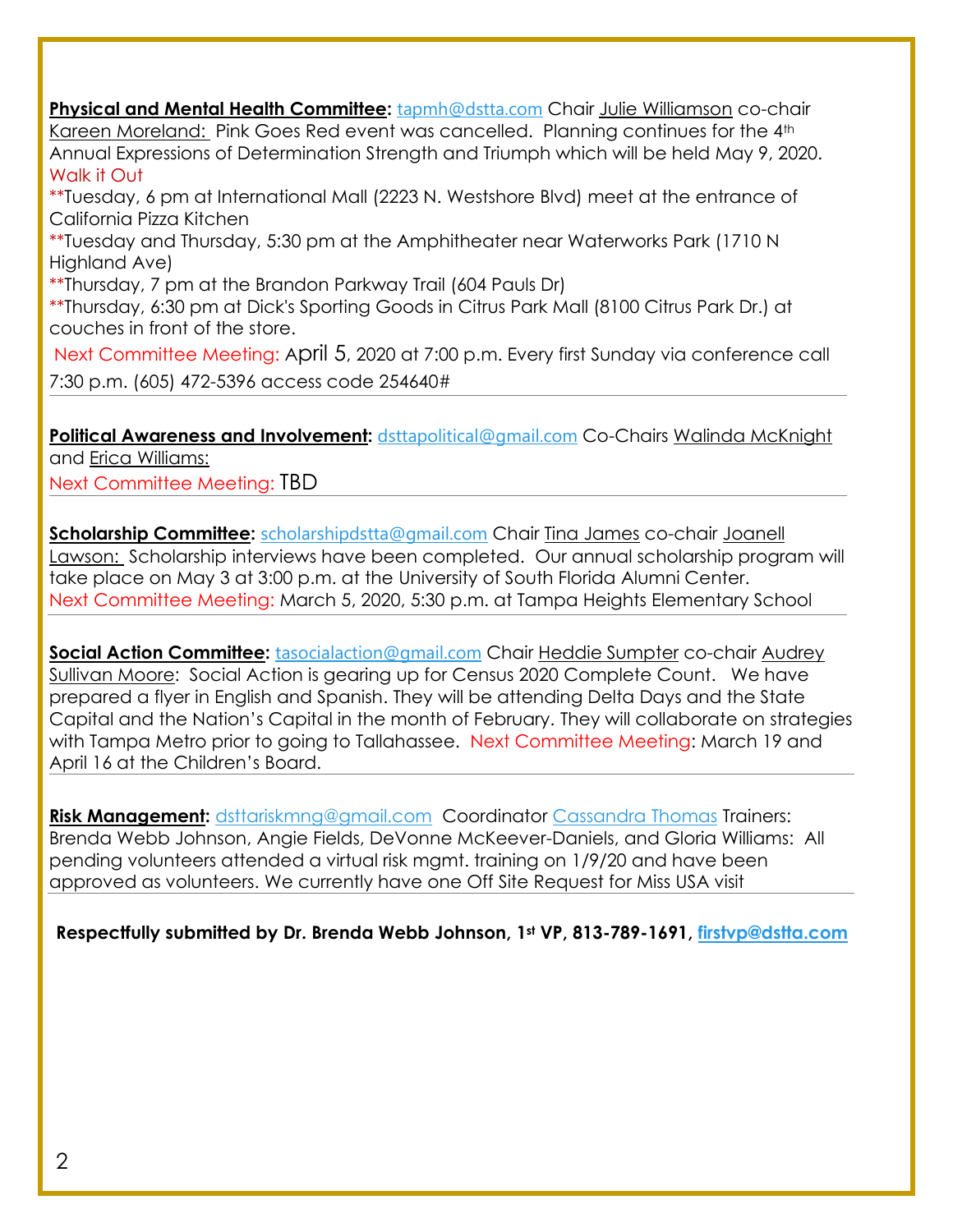

 **Tampa Alumnae Chapter Delta Sigma Theta Sorority, Inc. 2 nd Vice President Report March 2020**

#### **Archives**

• **Chair: Soror Tonja Brickhouse tbrick4140@aol.com** Properties/Storage sub-committee - **Co-chair, Soror Schantel Bobo, tcbfl2000@aol.com**

No report at this time.

#### **Nominating Committee**

• **Chair: Soror DeVonne McKeever-Daniels devonnemc9@gmail.com Co-Chair: Alicia Howell-Banks achowell75@yahoo.com** *Reminder: Are you interested in running for office? Applications are due March 21st at 11:59pm.*

#### **Grants**

• **Chair: Soror Tina Fernandez[, tfernandez35@gmail.com](mailto:tfernandez35@gmail.com)** No report at this time.

#### **Membership Services**

• **Chair: Soror TeKeisha Zimmerman Zimmerman.tekeisha@gmail.com**



# sis·ter·hood

[sis-ter-hood] noun 1. unity and friendship among women 2. a deep bond based on eternal love and respect 3. solidarity and support for a lifetime 4. the foundation of a sorority

#### *Concerns*

- **Co-Chair: Soror Wanda Seigler poppye53@gmail.com**
	- *Courtesy* • **Co-Chair**: **Soror Leslie Woods-Brown, drbrown427@verizon.net**
- *Delta Connection*
- **Co-Chair: Soror Theresa Cross tcross499@gmail.com**

*Hospitality*

• **Co-Chair**: **Soror Alicia Howell Banks achowell75@yahoo.com**

*Social*

• **Co-Chairs**: **Soror Jacquelyn Bogen yvonne33617@yahoo.com, Soror Chantelle Harrison chantelle.harrison9@gmail.com**

*Please contact the sub-committee immediately to notify them of any events you anticipate using their services throughout the sororal year.* 

#### *Delta Internal Development*

• **Co-Chair**: **Soror Nadine Johnson, njdelta40@aol.com**

*Collegiate Connection*

• **Co-Chair**: **Soror Jasmine White-Bynum, jswhiteb@ncsu.edu**

*Reclamation*

• **Co-Chairs: Soror Estella Gray estellagray@yahoo.com** 

*Founders Day*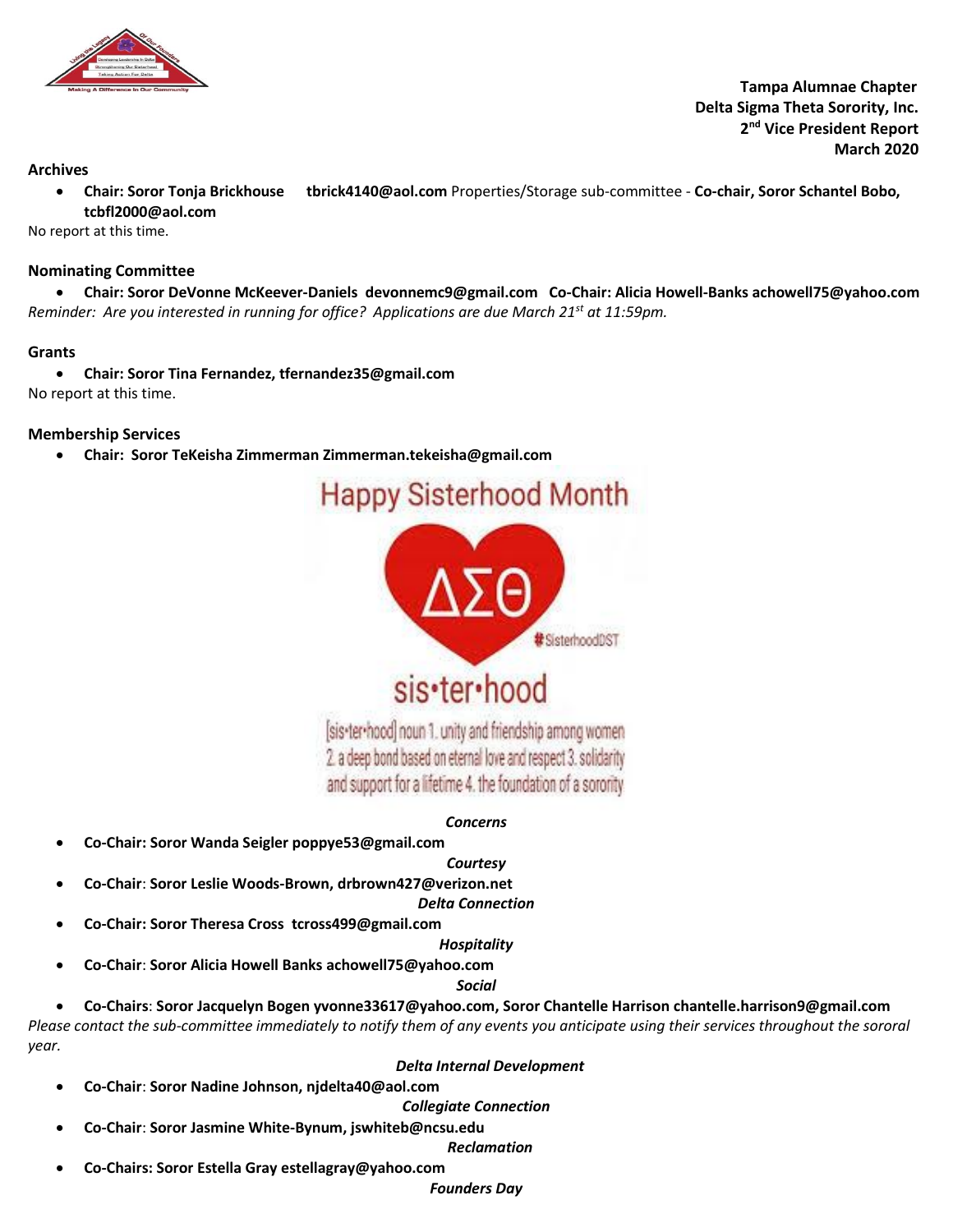• **Co-chair: Soror Edith Randolph edithrandolph27@yahoo.com**

#### **Technology and Communications Committee**

• **Chair: Soror Katina Robinson ebonykat@tampabay.rr.com Co-chair –Soror Dioan Johnson, djatlast1913@gmail.com** No report at this time.

#### **Ritual and Ceremonies**

• **Chair: Soror Janice Crowley crowleyj002@yahoo.com, Soror Joyce Patterson patsjoy127@yahoo.com** No report at this time.

#### **Public Relations**

#### • **Chair: Soror Jamel Lanee jlanee1@gmail.com, Co-Chair: Soror Mallory Davis mal.davis1913@gmail.com**

*The committee asks that requests for publicity be submitted 8 weeks prior to the event so there is ample time to create and implement an appropriate plan.* 

*In February, the committee promoted and created publicity items for the Arts and Letters Book Club, Queen of Hearts Ball and Regional Conference.*

#### **Policies and Procedures**

• **Co-Chair: Soror Tayanna Richardson tqsarichardson@yahoo.com**

*Report submitted separately.*

#### **Protocol and Traditions**

• **Chair: Soror Imani Coles Imani.coles@spartans.ut.edu, Co-chair: Soror Marian Lauria-Gibson mslauria1@verizon.net** No report at this time.

#### **Strategic Planning**

• **Chair: Karen Beard, Co-Chair: Tonja Brickhouse**

No report at this time.

#### **Audit**

• **Chair: Soror Gloria Williams glojean29@earthlink.net**

No report at this time.

Respectfully Submitted, Sabrina Griffith, 2<sup>nd</sup> Vice President